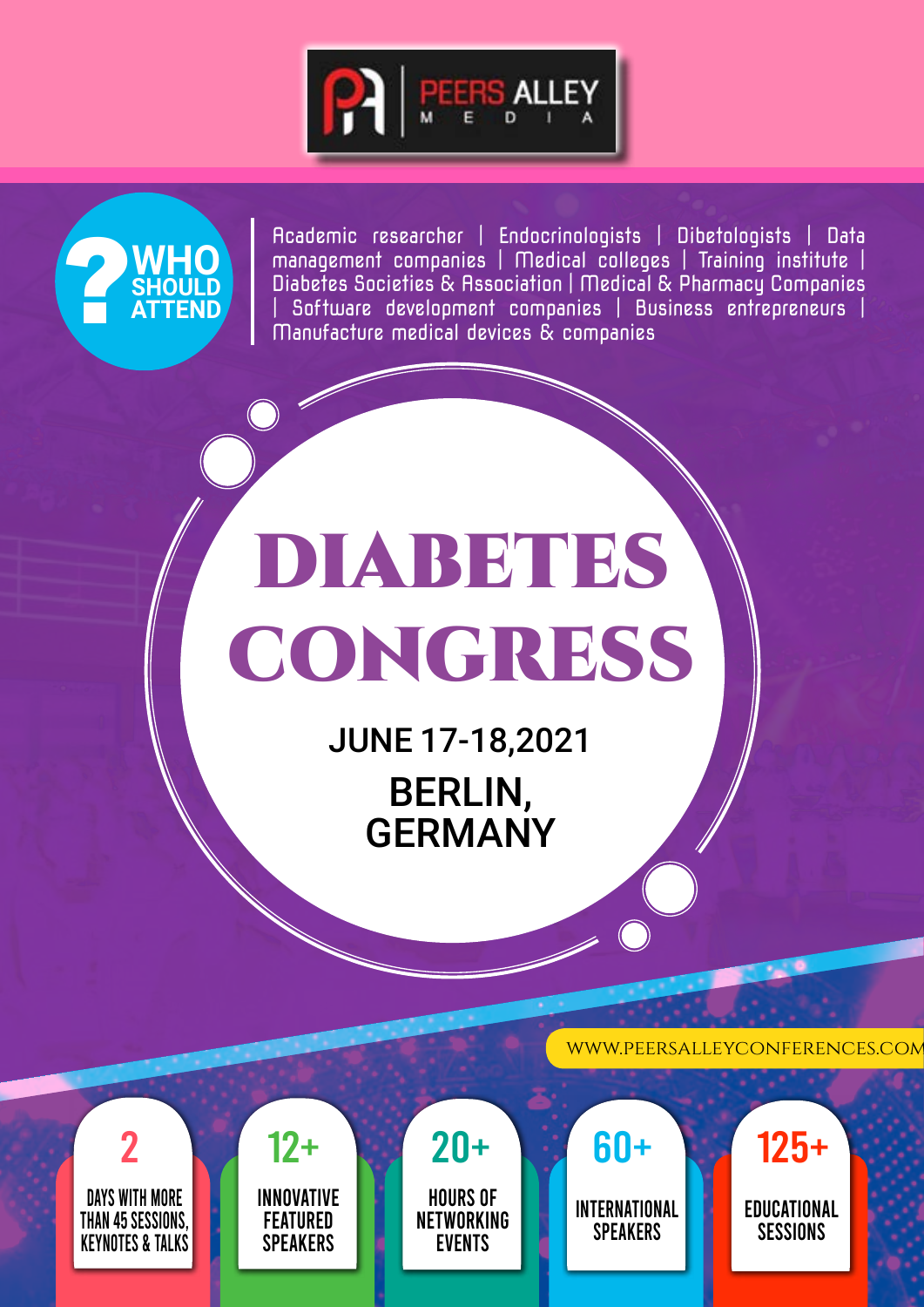# **PRESENTATION TIME TO** FORUM

### **KEYNOTE FORUM / MINI-PLENARY SESSIONS**

Presentations under Keynote Forum or Mini-Plenary Sessions includes abstracts with remarkable research value selected by the program committee. These significant speeches are delivered by globally recognized honorable speakers and it is open to all registrants.

### **DISTINGUISHED SPEAKERS FORUM (ORAL ABSTRACT SESSIONS)**

In this forum, speakers and experts of the research field gets an opportunity to showcase their noble research work that involves comprehensive research findings. These formal oral presentations include a wide range of talks covering basic research to advanced research findings in accordance to the theme and scientific sessions of the conference.

### **STUDENT FORUM**

### **POSTER SESSION**

This session is particularly introduced to encourage more number of **THE REGISTRATIONS**<br>student participation at international conferences, however it is not **REGISTRATIONS** restricted only to students since it is also available for the participants with language barrier. There are specific guidelines to be followed to prepare the poster. Poster topic should be selected only from relevant scientific sessions with in-depth technical details.

### **YOUNG INVESTIGATORS FORUM**

An exclusive opportunity for students and young investigators to present their research work through a formal oral presentation. Young Investigators Forum provides a global platform for young researchers and scholars to showcase their valuable contribution to the scientific world and to get acknowledged by the global scientific community of experts. It is an excellent opportunity to recognize young scientific assets with promising research ideas. These oral presentations are of shorter time duration with 10-15 minutes of informative and precise presentations in relevant scientific sessions.

### NO SECRET IS SAFE SHARE YOUR RESEARCH

**WITH YOUR CONNECT PEERS**



TYPES OF **ACADEMIC** 

### SPEAKER **REGISTRATION**

COMBO A (Registration + 2 night's accommodation)

COMBO B (Registration + 3 night's accommodation)

DELEGATE REGISTRATION



https://diabetes.peersalleyconferences.com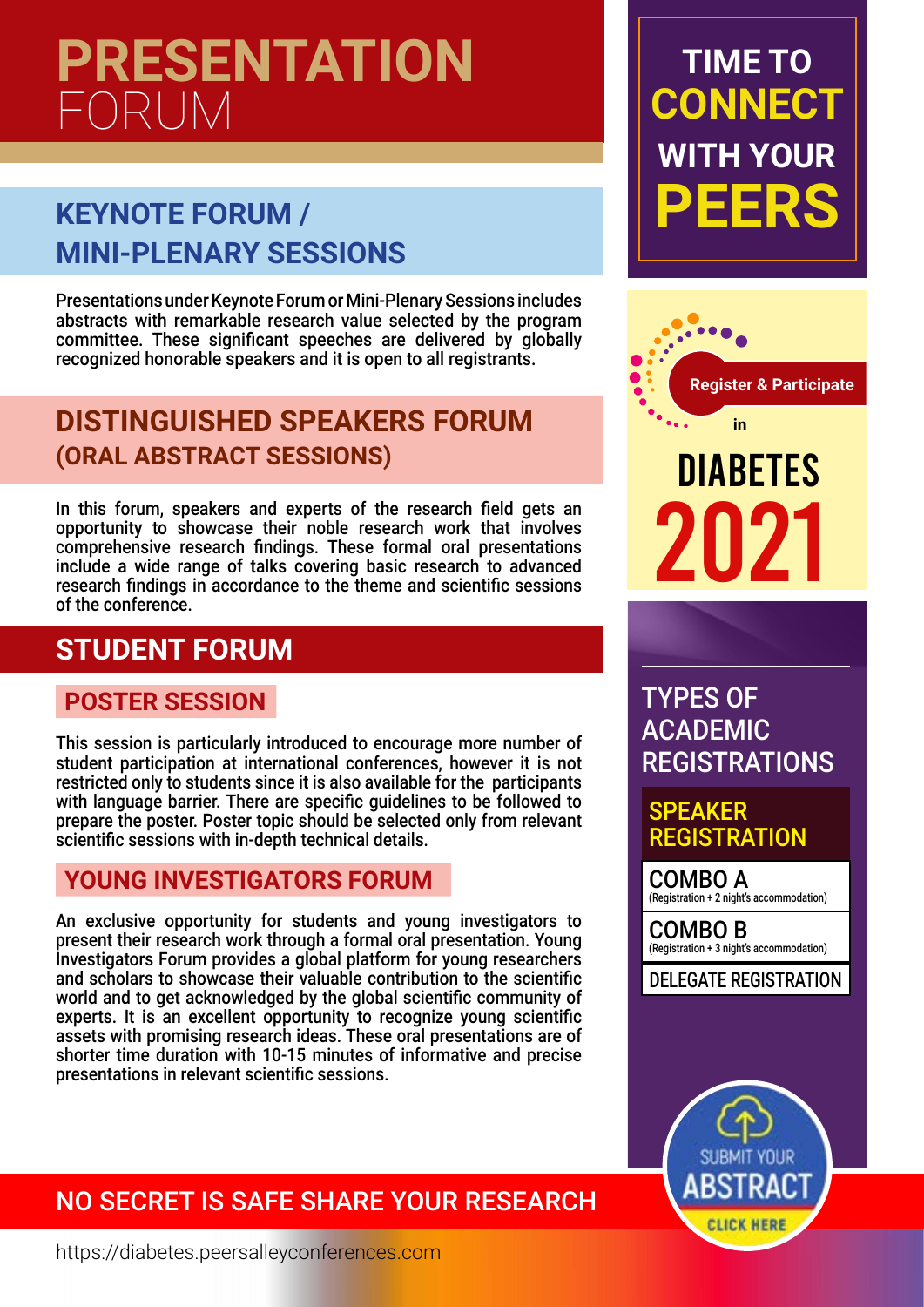### **EDUCATIONAL WORKSHOPS/ RESEARCH WORKSHOPS/CORPORATE WORKSHOPS/MINI- SYMPOSIA**

With an aim of transferring knowledge among the participants, workshops are introduced as a part of international conferences. These interactive and occasionally practical sessions gives an opportunity for participants to engage in detail discussion. Workshops are mostly scheduled for 60 to 90-minutes. It may range from learning about a specific topic relevant to international education, products and research which sometimes involves practical demonstration. It helps in enhancing skills, knowledge and understanding of the research field in depth through interactive discussions.

### **HIGHLIGHTS OF THE DAY SESSIONS**

"Highlights of the Day Sessions" is introduced to discuss and focus a ray upon previous day ORAL ABSTRACT presentations by experts to summarise the key findings. It helps in getting better insights into the various dimensions of the topic.

### **EDUCATIONAL SESSIONS/ TRAINING PROGRAMS**

Educational Sessions or training programs are specifically designed for a better understanding of the latest findings and technologies. These are generally 45-minute sessions that gives an exposure to the multidisciplinary field, that provides in-depth learning experiences and address educational needs.

### **MEET THE PROFESSOR @ NETWORKING SESSIONS**

This session involves open discussion between the experts and session attendees, it gives enough time for getting answers to specific questions and doubts. It is an opportunity for attendees to increase their professional networking, sometimes also leads to an excellent collaboration opportunity.

### **SCIENTIFIC TRACKS/ SESSIONS**

Diabetes Research in Clinical Practice | Diabetes mellitus type 1 | Diabetes mellitus type 2 | Diabetic Disorders and Treatment | Diabetes Advanced Technologies | Gestational Diabetes | Stem Cell treatment in Diabetes | Diabetes Ophthalmology | Endocrinology & Diabetes: Diseases & Disorders | Thyroid Disorders in Children, Teens and Adolescents | Advances in Endocrinology Metabolism | Treatment and Diagnosis of Endocrine Diseases | Case Reports and Others | Ketogenic Diet for Diabetes

### NO SECRET IS SAFE SHARE YOUR RESEARCH

https://diabetes.peersalleyconferences.com

### TYPES OF BUSINESS **REGISTRATIONS** SPEAKER REGISTRATION

COMBO A (Registration + 2 night's accommodation)

COMBO B (Registration + 3 night's accommodation)

DELEGATE REGISTRATION

### TYPES OF **STUDENT** REGISTRATIONS **REGISTRATION**

YRF

COMBO A (Registration + 2 night's accommodation)

COMBO B (Registration + 3 night's accommodation)

### POSTERS

### TYPES OF ADDITIONAL REGISTRATIONS

Accompanying Person

E-Poster

Virtual Presentation

**Workshops** 

Start-Ups

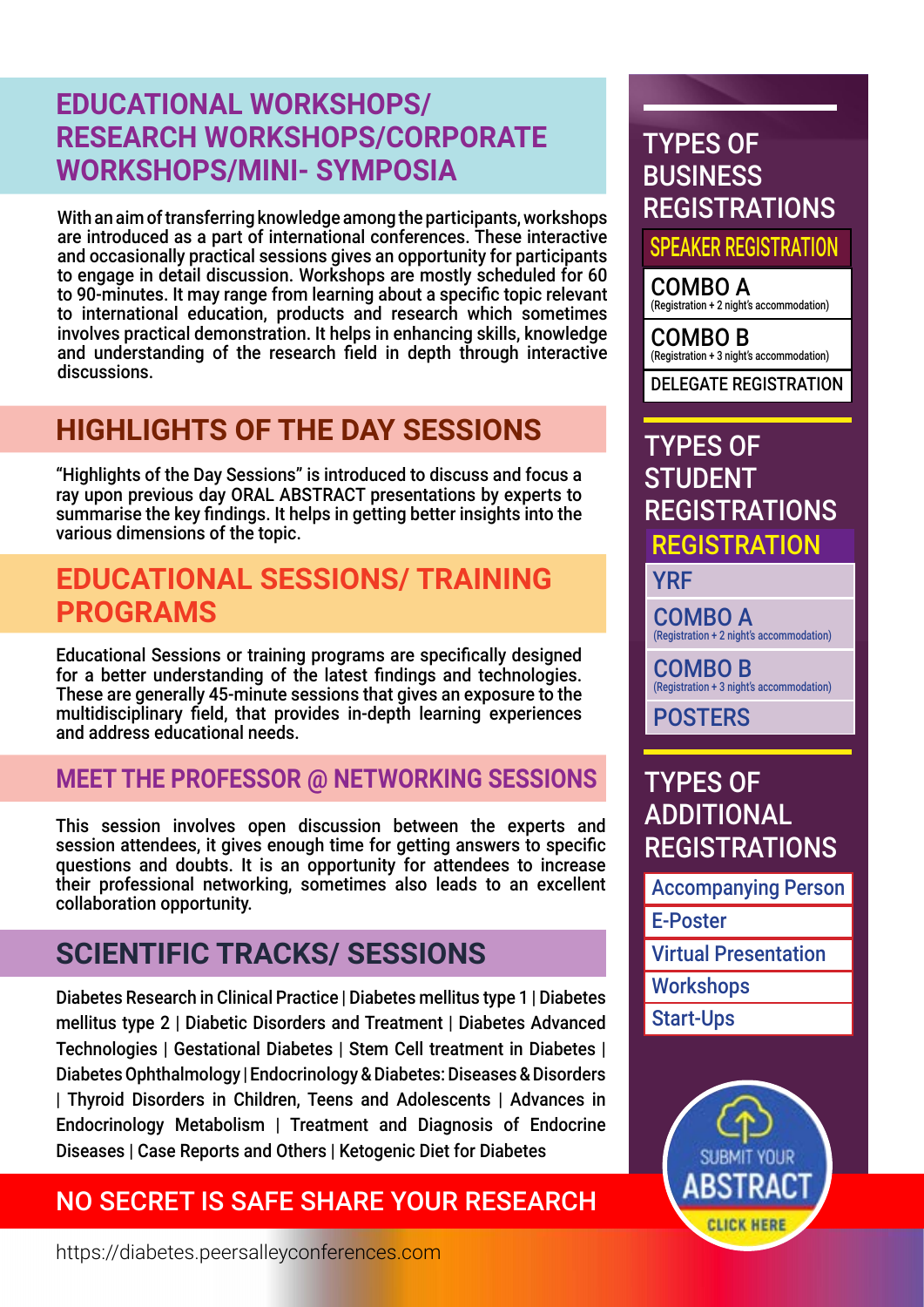## THURSDAY, JUNE 17, 2021 Concurrent Educational Sessions

#### Diabetes Research in Clinical Practice

- Diabetes and cancer
- Oral therapies: Secretagogues
- Incretin based therapies
- Novel agents in treatment
- Updates of anti-diabetic agents

#### Diabetes Mellitus type 1

- A1C test
- Blood pressure test
- Pancreas Transplant Animation
- **Fatique**
- Frequent Urination
- Sisters' Bone Marrow Transplant

#### Diabetes Mellitus type 2

- Glucose tolerance test
- Unexplained weight loss
- Heart and blood vessel disease
- Nerve damage (neuropathy)
- Kidney damage (nephropathy)
- Alzheimer's disease

### **GROUP PHOTO | COFFEE BREAK**

#### Diabetic Disorders and Treatment

- Type 1 & 2 diabetes Complications and treatment
- Pediatric diabetes and treatment
- Gestational Diabetes- Treatment
- and care • Dietary management, physical activity and prevention strategies for diabetes

Gestational Diabetes

• Novel research and treatment strategies on diabetes

• Genetics of Diabetes • Placental Hormones • Blurred Vision **Fatique** • Diet Therapy • Insulin Therapy

#### New Discoveries and Emerging Therapies for Type 1 Diabetes

- New Discovery and Treatment for Type 2 Diabetes
- New Therapeutic Mechanisms for Diabetes
- Other advanced medical technologies used in hospitals
- Exploring novel therapies in diabetes treatment

### **ELUNCH BREAK**

#### Stem Cell treatment in Diabetes

- Stem Cell Therapy
- Treatment of Diabetes
- Embryonic Stem Cell Research
- Type 1 Diabetes Beta Cells
- Umbilical Stem Cells
- Stem Cells and Diabetes

### **E COFFEE BREAK!**

https://diabetes.peersalleyconferences.com

Diabetes Advanced Technologies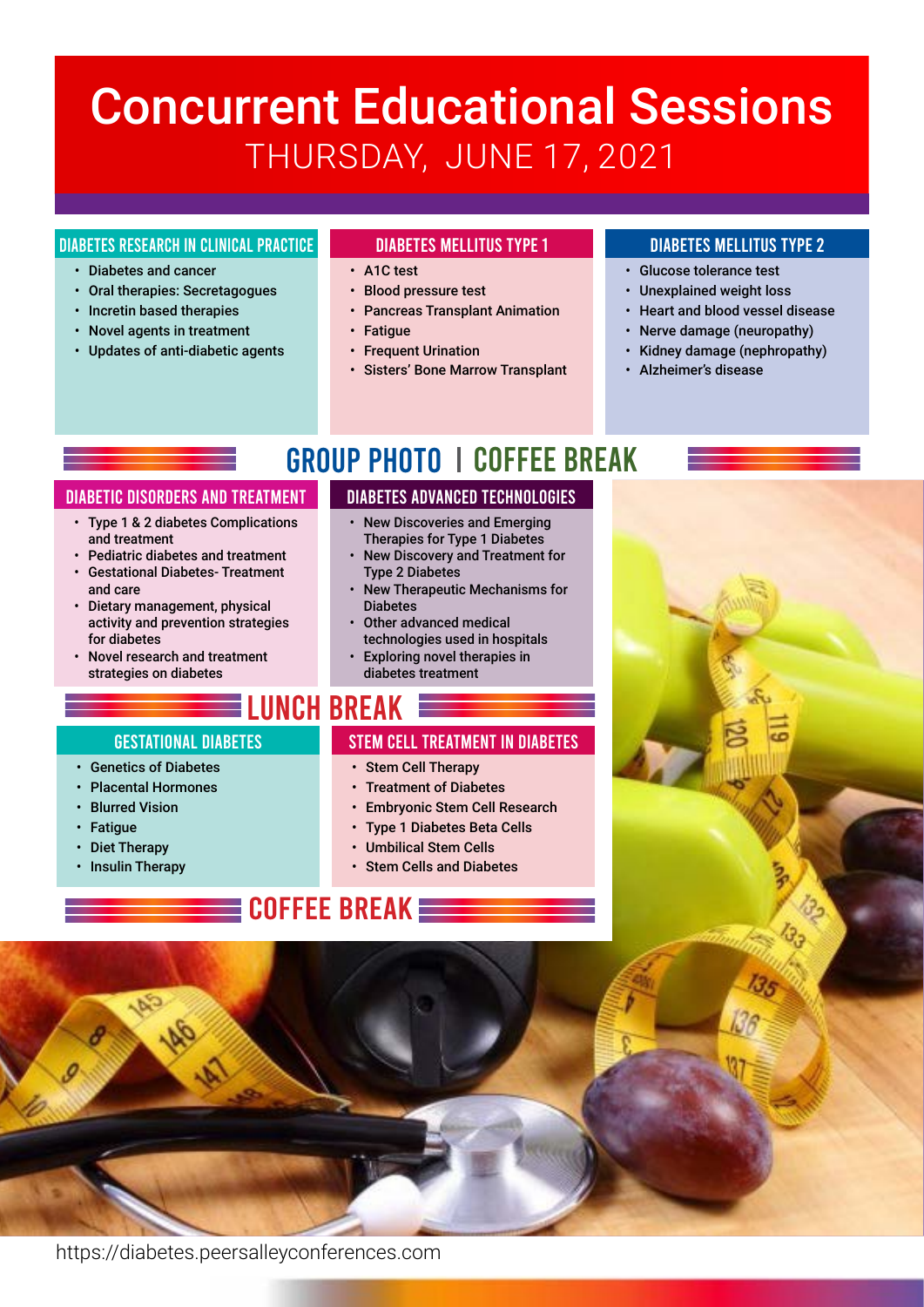# Concurrent Educational Sessions FRIDAY, JUNE 18, 2021

#### Diabetes Ophthalmology

- Ophthalmic Investigations
- No proliferative and Proliferative retinopathy
- Diabetic macular edema (DME)
- Vitrectomy surgery
- Cataract and Glaucoma
- Laser Treatment of Diabetic Retinopathy

#### Diabetes Ophthalmology

- Ophthalmic Investigations
- No proliferative and Proliferative retinopathy
- Diabetic macular edema (DME)
- Vitrectomy surgery
- and Glaucoma
- **Laser Treatment of Diabetic** Retinopathy

#### Thyroid Disorders in Children, Teens and Adolescents

- Hypothyroidism in New born
- **Effect of Thyroidism on Unborn** baby & Neonates
- Pediatric Hypernatremia, Raynaud Phenomenon, Acute Anaemia
- Hashimoto's & Postpartum **Thyroiditis**
- Management of Hyper & Hypothyroidism during Pregnancy

### **GROUP PHOTO | COFFEE BREAK**

Treatment and Diagnosis of Endocrine Diseases

• Molecular Endocrinology of Breast

• Pheochromocytoma- Diagnosis and

• Metabolic Syndrome- Diagnosis and

#### Advances in Endocrinology Metabolism

- Islet cell transplantation
- Case management in multiple pituitary hormone deficiencies
- Updated approach for the management of thyroid nodules
- Endocrine disorders in hemoglobinopathies
- Adrenal hyperplasia

(VLCKD)

(WFKD)

• Lipid metabolism by glucocorticoids

Ketogenic Diet for Diabetes • Very-low-carb Ketogenic diet

• Well Formulated Ketogenic Diet

treatment • Endocrine disruptors

• Gitelman syndrome

Cancer

treatment • Addison's disease

### LUNCH BREAK

#### Case Reports and Others

- Diabetes Cases
- Diabetes Studies
- Diabetes Management
- Diabetes Therapy
- Diabetic Drugs

#### • Acid-alkaline diet Gluten free diet

• MCT Ketogenic Diet • Carbohydrates and diabetes

### **E COFFEE BREAKE**

https://diabetes.peersalleyconferences.com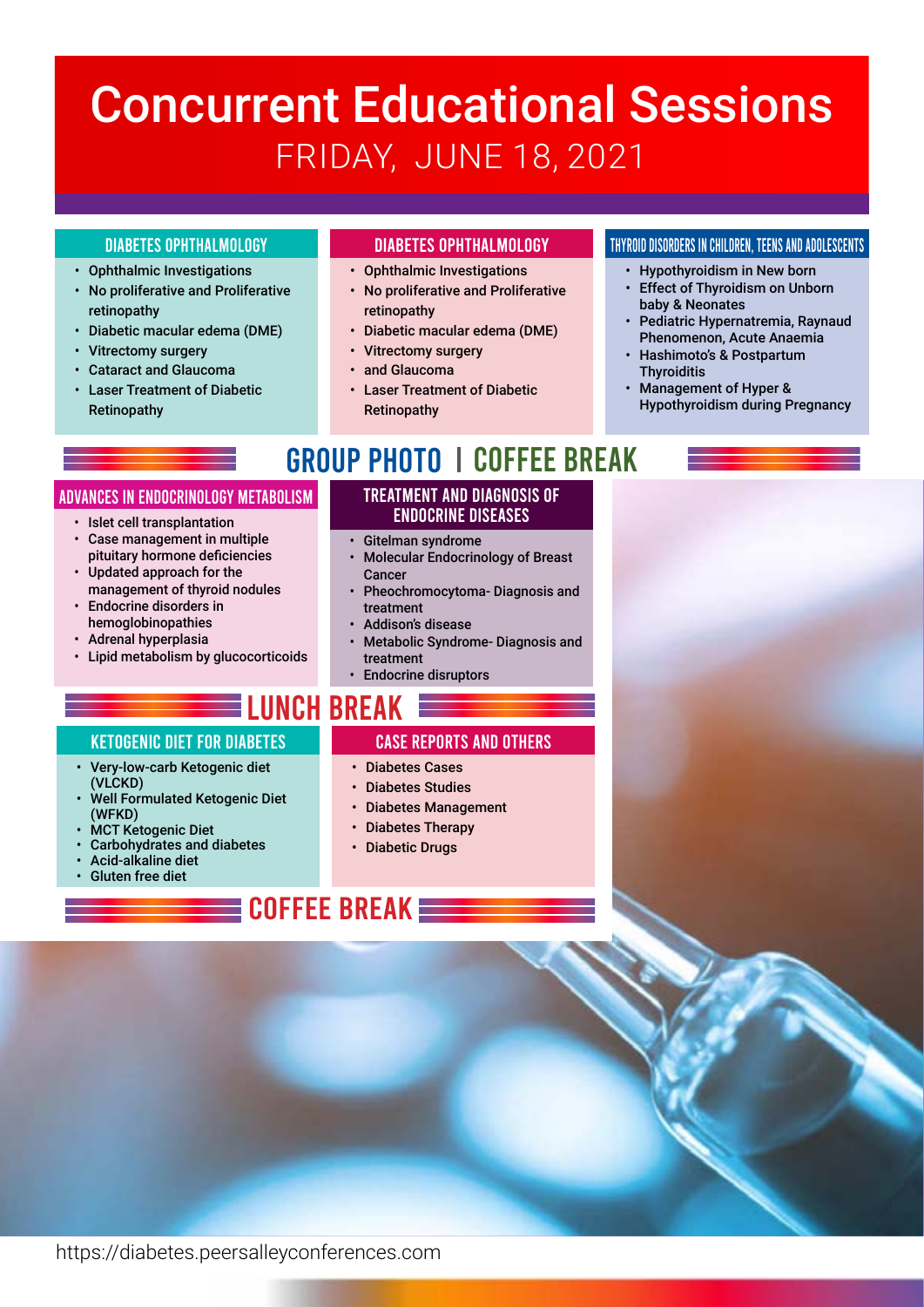# Sponsors | Media Partners



### NO SECRET IS SAFE SHARE YOUR RESEARCH



https://diabetes.peersalleyconferences.com